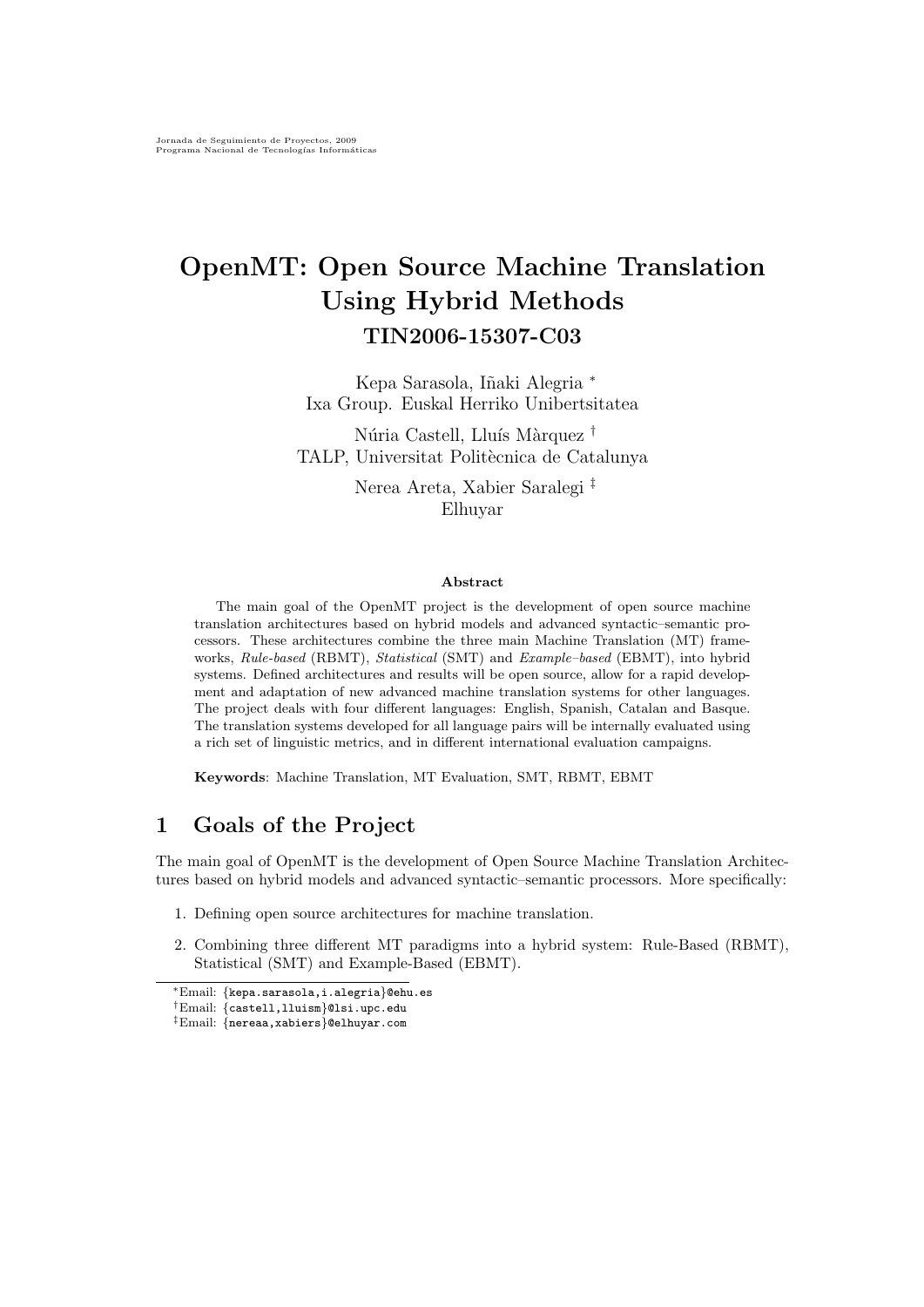- 3. Integration of syntactic and semantic processing in machine translation. Among others, we will work with Semantic Role Labeling systems and Word Sense Disambiguation adapted to the selection of translation preferences.
- 4. Evaluation. A general open-source evaluation tool and an evaluation corpus for each language pair will be generated. The system will be evaluated merging different criteria and using different languages and domains.

Without abandoning the other goals, the main effort of the project so far has been devoted to the second and fourth. For the current year, the most important work in progress is the evaluation of the different translation prototypes generated during the project.

IXA (EHU) IXA (EHU) The OpenMT-EHU subproject will develop a MT hybrid system combining RBMT, SMT and EBMT technology. The possible combination will follow a semiautomatic process using modules for searching the most suitable translations for NP or PP segments (those modules will work at different level: lexical entry, phrase or phrase pattern and clause), and modules for reordering phrase candidates in the target sentence, but that will turn to single RBMT modules when the results from corpus are insufficient. An additional challenge is to enrich the RBMT hybrid technology with semantic information captured by machine learning from the EBMT systems.

TALP (UPC) The OpenMT-UPC subproject will develop the SMT technology needed for the combined MT systems produced in this project. The main challenge is to enrich the pure SMT technology with syntactic–semantic information captured by machine learning and also by the incorporation of linguistically-based transfer rules from the EBMT systems. Also, the UPC team will be in charge of leading the evaluation work package, including the improvement and adaptation of the IQMT framework for MT evaluation.

Elhuyar The participation of Elhuyar is oriented towards three main areas: 1) Basic infrastructure for Machine Translation systems: resources and tools; 2) Evaluation; 3) Exploitation and Dissemination

# 2 Project Progress and Achievements

In this section we present the main results obtained in OpenMT. The section is structured in six parts corresponding to the main work packages of the project.

### <span id="page-1-0"></span>2.1 Basic tools and resources

We have developed a web tool for managing and storing parallel corpora [51]. In addition to this, we have created several new Basque Spanish (es-eu) reference corpora by collecting translation memories. They are restricted to domains of newspapers, divulgative texts, technical manuals, environment and public administration.

On the other hand, in order to improve the recall of the dictionary of the RBMT system we have created specific domain bilingual terminology. To do that, we have used the Elexbi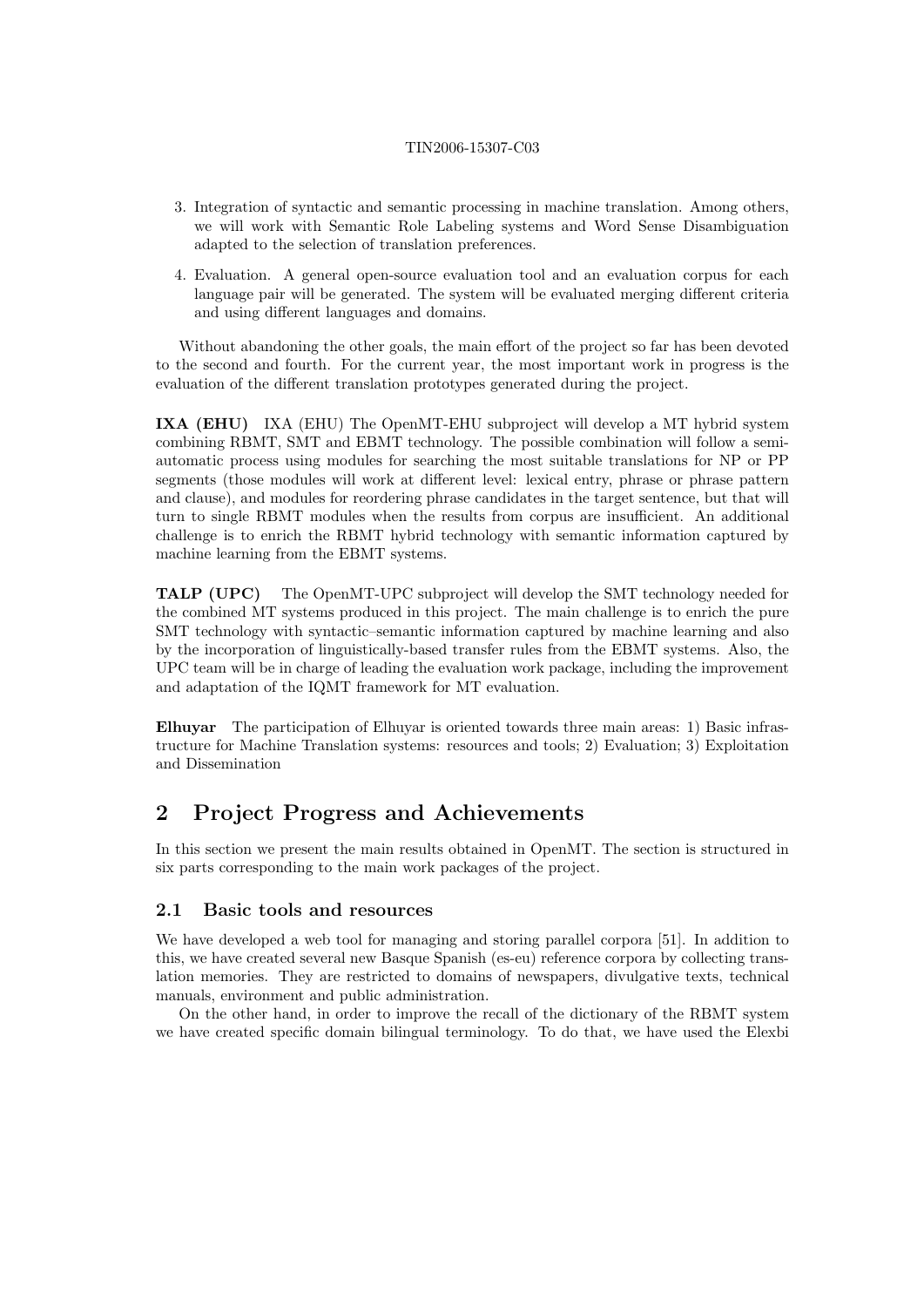terminology extractor, which has been revised and improved in this project [\[2\]](#page-9-0). In addition, we have carried out preliminary experiments on terminology extraction from bilingual comparable corpora. As the results are promising, and due to the scarcity of parallel corpora we could collect for Basque, this way become a promising strategy to explore [\[38,](#page-11-0) [39\]](#page-11-1).

For the representation of the tagged bitext we propose a corpus structure for containing: (1) translation units and the linguistic information for each unit, and (2) the whole documents with their linguistic information. The corpus structure proposed may be seen as composition of several XML documents and is based on stand off annotation model. This structure permits to work with the corpus from two points of view: as an annotated corpus with linguistic information, as well as a translation memory [\[10,](#page-10-0) [11\]](#page-10-1).

Additionally, since one of the objectives of the project is to cope with syntactic and semantic information inside MT systems, we have devoted some effort (in parallel with another related project) in order to improve linguistic analyzers for syntactic parsing and Semantic Role Labeling in the following languages: Catalan, English and Spanish. These work has resulted in very productive research [\[41,](#page-11-2) [34,](#page-11-3) [33,](#page-11-4) [42,](#page-11-5) [40,](#page-11-6) [32,](#page-11-7) [44,](#page-11-8) [45\]](#page-11-9).

## <span id="page-2-0"></span>2.2 Improving the current RBMT and SMT systems

The design and development of an open transfer based MT architecture has been improved and the result has been tested for the Spanish–Basque and English–Spanish pairs. Following the reusing philosophy inherent to the open-source software development some of the components (modules, data formats and compilers) are inherited from previous open–source projects (FreeLing and Apertium). The tools could be adapted to translating between other languages with few resources [\[4\]](#page-9-1). Translating from English into Basque has demonstrated that the RBMT architecture is enough flexible to translate into Basque from different languages [\[3\]](#page-9-2). A first version of this prototype has been developed during the project. In the near future we want to translate from Basque into other languages reusing the resources and to test the architecture with other languages (for example Quechua)

SMT prototypes have been built from parallel corpora for translating among Spanish and English into Basque [\[28,](#page-10-2) [43\]](#page-11-10). A translation scheme based on morphemes instead of words has been introduced in order to be able to deal with the particular agglutinative nature of Basque. Comparing RBMT and SMT systems, the automatic metrics used in evaluation indicate that the data-driven system outperforms the rule-based system on the in-domain data. On the contrary, the subjective evaluation indicates that the rule-based system outperforms the datadriven approach for both corpora.

Regarding the UPC basic SMT systems, we have carried out the following improvements: (1) We have extended the system and significantly improved its results by combining shallowsyntactic translation models based on linguistic data views (i.e., redefining the translation unit so it may contain additional linguistic information beyond the lexical level and build translation models with these enriched translation units); (2) We have explored the domain adaptation issue by porting an English-to-Spanish phrase-based SMT system trained on the political domain to the domain of dictionary definitions.

All previous research is based upon two previous works [\[21,](#page-10-3) [20\]](#page-10-4). The most up to date revisions are reported in [\[18\]](#page-10-5).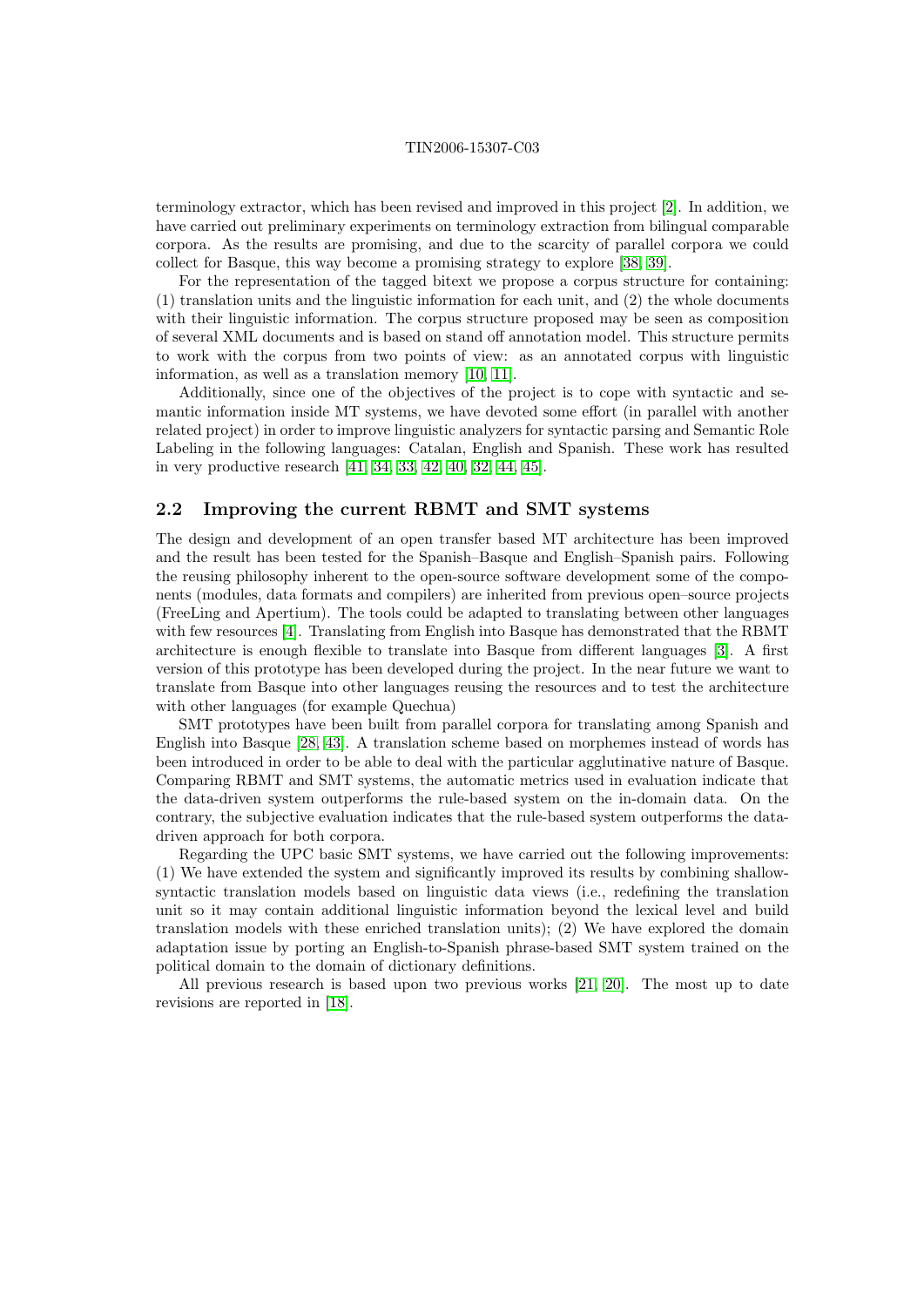### 2.3 Combining EBMT and RBMT

In this task we applied Spanish-to-Basque MultiEngine Machine Translation to a specific domain to select the best output from three single MT engines [\[6,](#page-9-3) [8\]](#page-10-6). Guided by some previous results, we decided to follow a hierarchical strategy, applying: first, EBMT translation patterns, second, SMT (if its confidence score is higher than a fixed threshold) and, finally, RBMT.

An important improvement in translation quality (according to BLEU) is observed, in connection with the improvements obtained by other systems. We obtain 193.55% relative increase for BLEU when comparing the EBMT+SMT combination with the SMT system alone, and 15.08% relative increase when comparing EBMT+SMT combination with the EBMT single strategy. Those improvements would be difficult to obtain by single–engine systems. RBMT contribution seems to be very small with automatic evaluation, but we expect that HTER– based evaluation will show better results.

Despite of working on a specific domain, we think that our translation system is a major advance in the field of language tools for Basque. The restriction of using a domain–specific corpus is imposed by the absence of large and reliable Spanish–Basque parallel corpora.

### 2.4 Hybrid architecture based on SMT

We performed two experiments to verify the improvements obtained in other languages by using statistical post editing (SPE) [\[12\]](#page-10-7). Our experiments differ from other similar works in: the use of a morphological component in both RBMT and SMT translations, and the limited size of the available corpora. Our results are coherent with previous literature, showing large improvements when using the RBMT+SPE approach on a restricted domain. Specifically, we obtain 200% improvement on BLEU scores for a RBMT+SPE approach working with Matxin RBMT system, when comparing to raw translation output. The relative improvement with respect to the single SMT system is 40%. These results are also consistent when using more general corpora, but showing smaller quality improvements.

Experiments using rules in order to correct the results from the SMT system are in progress.

### <span id="page-3-0"></span>2.5 Advanced Semantic Processing for Machine Translation

The research and advances on linguistic tools for semantic annotation has been reported in section [2.1.](#page-1-0) Regarding the inclusion of proper semantic information in MT we have made substantial advances in two directions: 1) The inclusion of discriminative phrase selection models in SMT, which are inspired in Word Sense Disambiguation; and 2) the usage of lexical– semantic resources (e.g., WordNet) to improve coverage and quality of SMT when applied across domains. Finally, the inclusion of Semantic Role Labeling information (in the form of semantic dependencies) is left for the third year of research.

Discriminative phrase selection models In [\[23,](#page-10-8) [24\]](#page-10-9), we have explored the application of discriminative learning to the problem of phrase selection in Statistical Machine Translation (Spanish–English language pair). Instead of relying on Maximum Likelihood estimates for the construction of translation models, we suggest using local classifiers which are able to take further advantage of contextual information. These classifiers are trained using Word Sense Disambiguation techniques, just by recasting *word senses* as *possible translations* for a given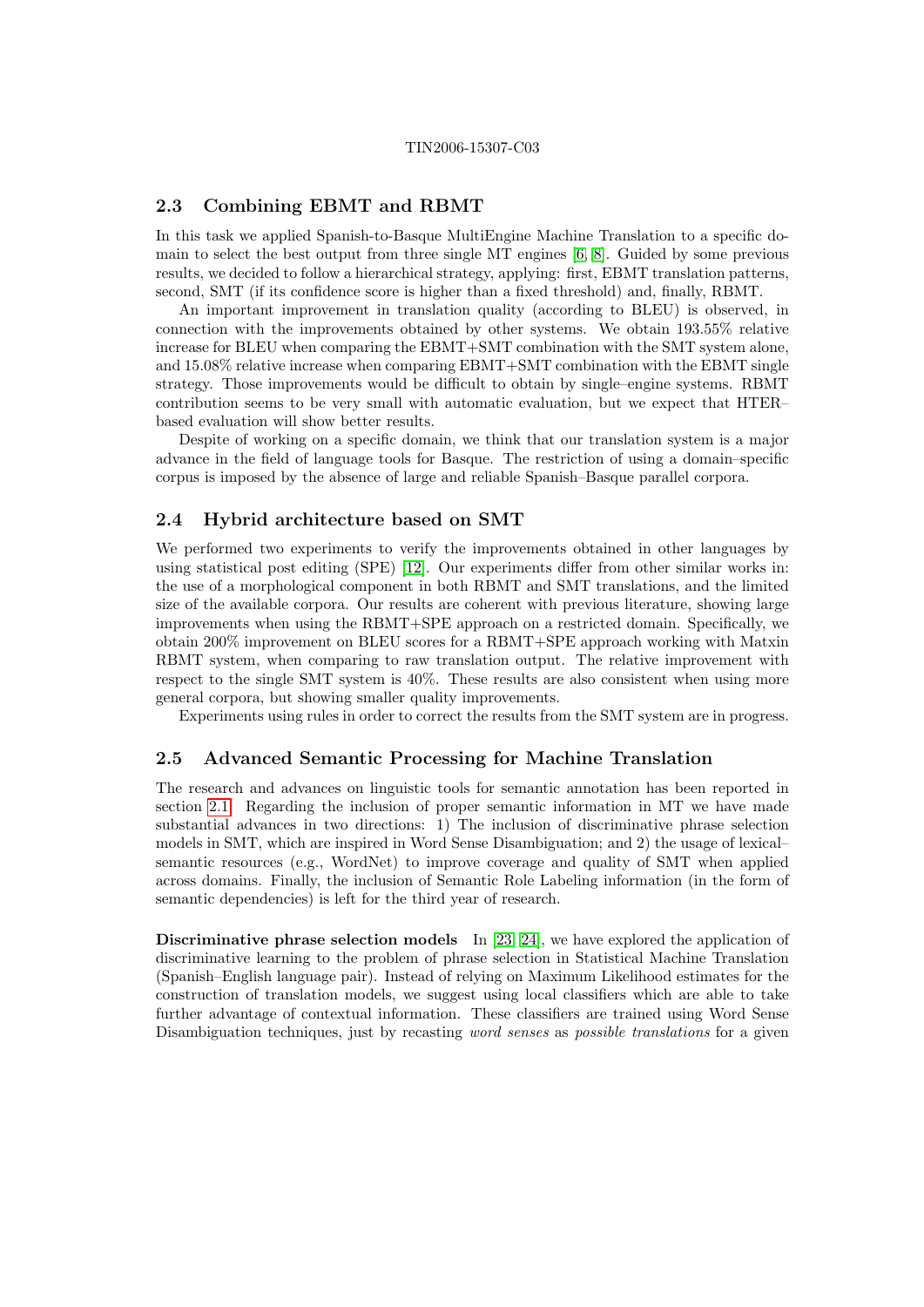word/phrase. The integration of dedicated discriminative phrase translation models into the statistical framework requires further study.

The same techniques have been applied to the English–Arabic pair, obtaining comparable improvements [\[13,](#page-10-10) [14\]](#page-10-11). These results give more support to the appropriateness of the approach.

Usage of external lexical–semantic resources In [\[16\]](#page-10-12), we propose a method for improving phrase–based Statistical Machine Translation by enriching the original translation model with information derived from a multilingual lexical knowledge base. Translation probabilities are estimated using a set of simple heuristics based on WordNet topology and local context. During decoding, these probabilities are softly integrated so they can interact with other statistical models. We have applied this type of domain–independent translation modeling to several translation tasks obtaining a moderate but significant improvement in translation quality. As an extension, we plan to exploit the information in the MCR so as to assist the above mentioned discriminative Phrase Selection engine, by providing additional features.

### <span id="page-4-0"></span>2.6 Evaluation and demonstration

The effort in this work package has focused, by now, in the development of a framework for MT automatic evaluation (IQMT, [\[19\]](#page-10-13)), including a set of heterogeneous metrics operating at different linguistic levels. The IQMT manual was first published in [\[17\]](#page-10-14). The complete software and documentation is freely available through the IQMT website (see link [49]). Additional research has been devoted to the combination of metrics and the assessment of the quality of metric sets (i.e., meta-evaluation of metrics). The demonstration interface in the web is left for the third year of the project. In some more detail:

- In [\[22\]](#page-10-15), we suggest using metrics for MT evaluation which take into account linguistic features at more abstract levels, as an alternative to the widespread lexical-based metrics (e.g., BLEU). We provide experimental results showing that metrics based on syntax and semantics are able to produce more reliable system rankings, specially when the systems under evaluation are of a different nature. In [\[18,](#page-10-5) [25\]](#page-10-16) the set of metrics is enriched by considering also semantic features at the discourse level.
- Combining different metrics into a single measure of quality seems the most direct and natural way to improve over the quality of individual metrics. In [\[27\]](#page-10-17), we study the behaviour of a non-parametric metric combination scheme, in which the above mentioned metrics are combined without having to adjust their relative importance.
- The previous linguistic-based metrics and their combinations have been evaluated in several international campaigns, including the ones conducted by the ACL Workshop on Machine Translation 2007 and 2008 [\[22,](#page-10-15) [25\]](#page-10-16) and the NIST Metrics MATR workshop.
- Other usages of the IQMT metric set that we have explored include: A novel approach for parameter adjustment in Empirical Machine Translation, based on metric combinations with maximum descriptive power [\[30\]](#page-11-11); The study of the viability of performing heterogeneous automatic MT error analyses [\[26\]](#page-10-18), based on the linguistic information computed by the metrics on the source, target and reference sentences.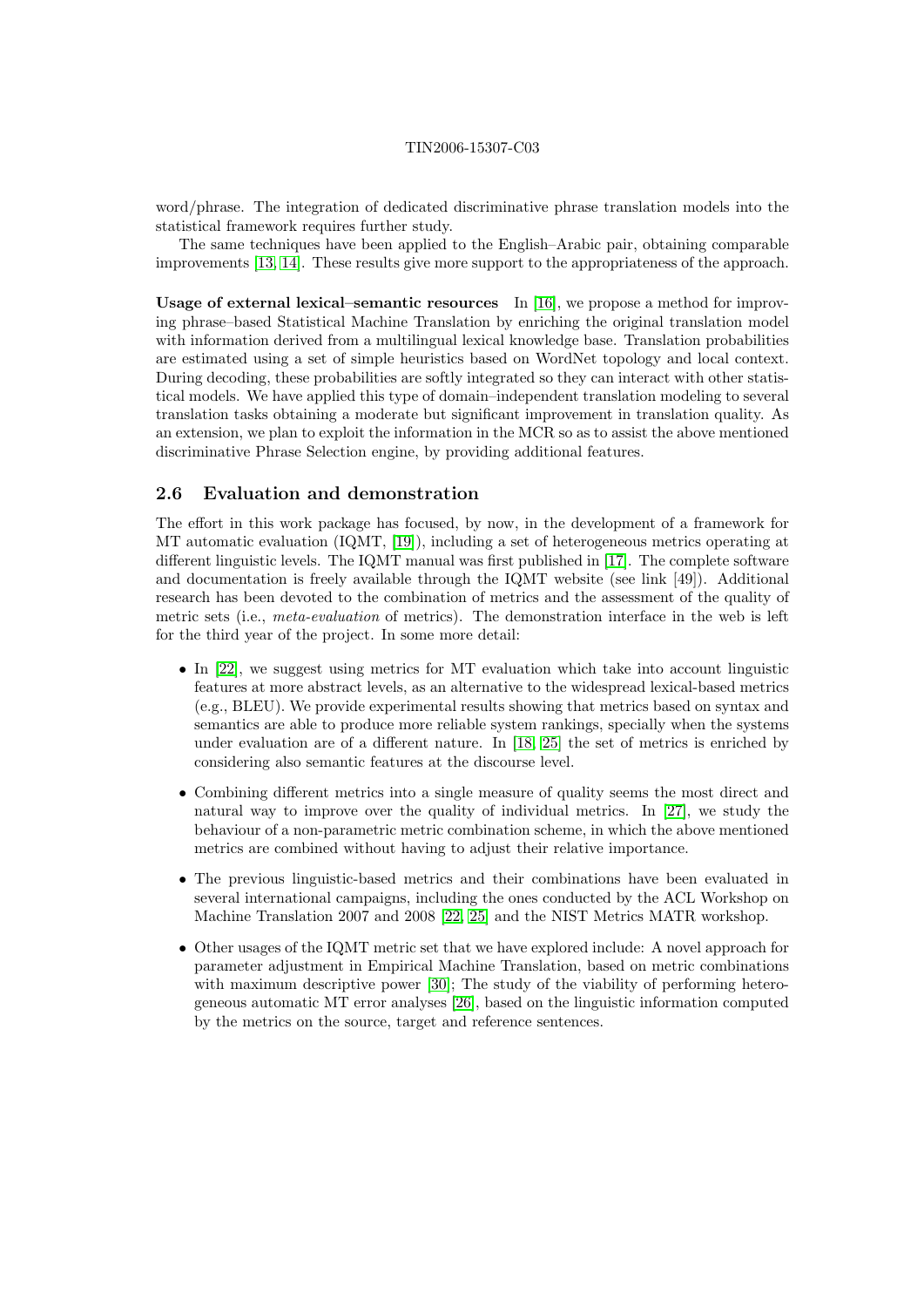Evaluation for the MT systems developed in the project using these metrics and tools are in progress during the third year of the project.

# 3 Results and Indicators

# <span id="page-5-0"></span>3.1 IXA (EHU)

Results, relevance and production The concrete objectives of the subproject were: (1) To improve the current open source RBMT system and the inclusion of English–Basque pair of languages; (2) To develop more sophisticated tools for the exploitation of bitexts; (3) To design and build a hybrid system combining techniques of RBMT and EBMT; (4) To apply machine learning and WSD technologies for the construction of a semantic module (in collaboration with the UPC group); and (5) To test the SMT based system for Basque (translating from Spanish and English).

The goals have been achieved, but the RBMT system for the English–Basque pair is postponed a few months. We want to highlight the relevance and originality of the work around SMT and hybrid systems, where we have achieved very satisfactory results (better than initially expected). In the next paragraph goals and production (mainly published papers, but also demos and web services) are linked:

- Improving the current open source RBMT system and inclusion of the English–Basque pair of languages. References: [\[3,](#page-9-2) [35\]](#page-11-12). Demo [46]
- Development of advanced tools for the exploitation of bitexts. References: [\[10,](#page-10-0) [11\]](#page-10-1)
- Testing the SMT based system for Basque. References: [\[1,](#page-9-4) [28,](#page-10-2) [29,](#page-11-13) [43\]](#page-11-10). Demo [46].
- Design and construction of a hybrid system, combining RBMT, SMT and EBMT techniques. References: [\[6,](#page-9-3) [8,](#page-10-6) [12\]](#page-10-7). Demo [46]
- Dissemination. References:  $[4, 5, 7, 36][47][48]$  $[4, 5, 7, 36][47][48]$  $[4, 5, 7, 36][47][48]$  $[4, 5, 7, 36][47][48]$  $[4, 5, 7, 36][47][48]$

Among the references we want to highlight the papers published in AMTA and MT-Summit conference proceedings [\[6,](#page-9-3) [28,](#page-10-2) [43\]](#page-11-10). Those are the main conferences in the MT area.

Technology transfer Together with the results from Elhuyar, most of the modules and technology are being transferred to Eleka (www.eleka.net) and to the OpenTrad consortium (www.opentrad.org) in the framework of two PROFIT projects.

Being Ixa group a partner of Eleka, a proposal based on this technology was presented to a public call for a major contract in es-eu MT opened by the autonomous Basque Government (Eusko Jaurlaritza) in 2008. Our proposal was evaluated as the second best choice (among four proposals). The winner was Lucy Software, an historicaly important German company, eventhough they didn offer any statistical component.

The MT technology has been encapsulated in the AnHitz project [52]. AnHitz is a project promoted by the Basque Government to develop language technologies for the Basque language. AnHitz is a collaborative project between five participants, each of them with expertise in a different area. Besides to Ixa and Elhuyar the participants are: VICOMTech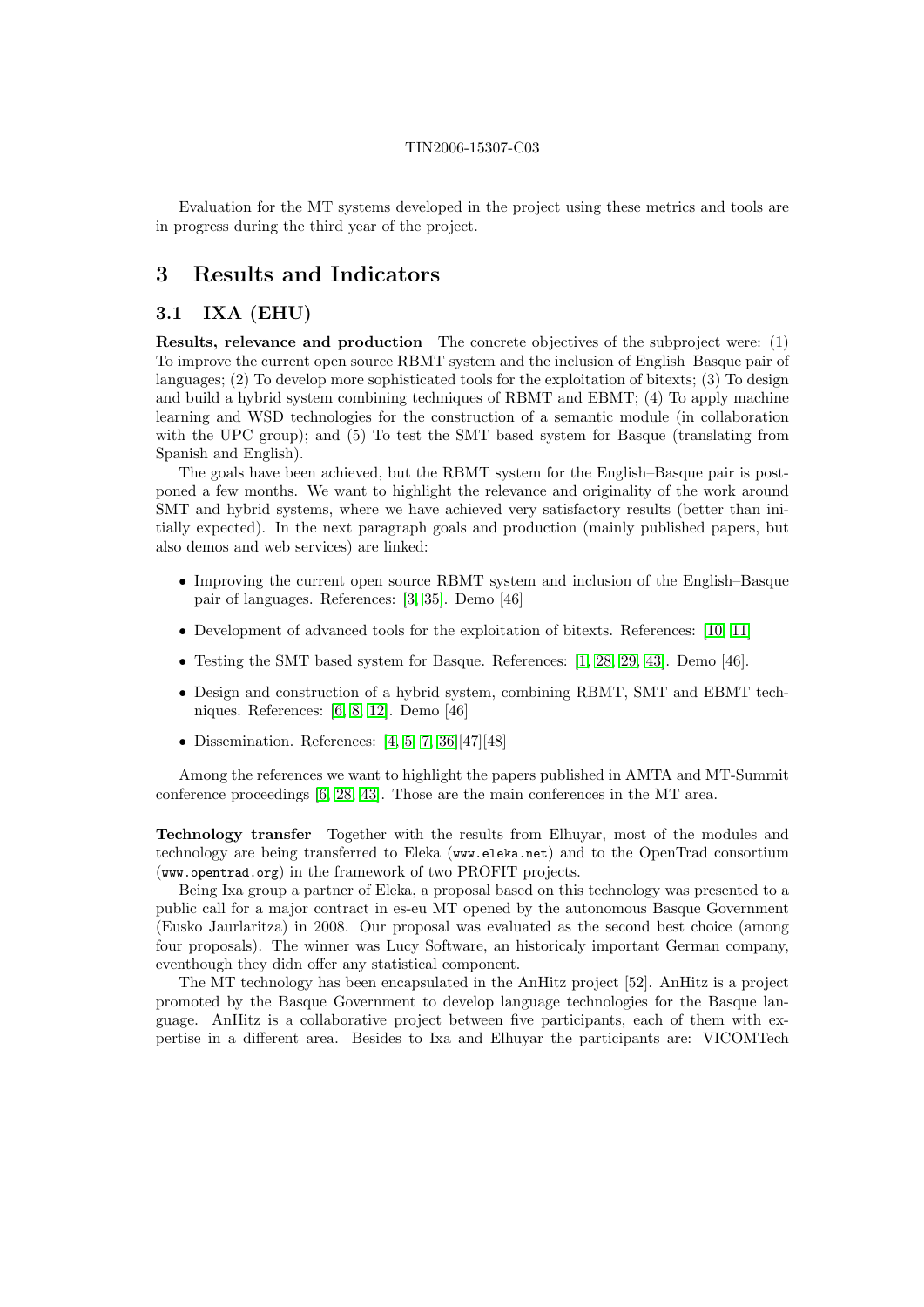(www.vicomtech.org), an applied research center working in the area of interactive computer graphics and digital multimedia; Robotiker-Teknalia (www.robotiker.com), a technology center specialized in information and telecommunication technologies and The Aholab Signal Processing Laboratory of the University of the Basque Country (aholab.ehu.es), specialized in speech technologies.

The MT technology developed at Ixa was integrated in a CLQA system named Ihardetsi [53] which was included in the QA-CLEF evaluation 2008.

Person training Three students participate in OpenMT-Ixa. One thesis has been presented by Aingeru Mayor (2007) [\[35\]](#page-11-12) and Gorka Labaka is finishing in 2009. Gorka Labaka won the Albaycin evaluation for MT (jth2008.ehu.es/albayzin VL.html) integrated in the JTH2008 conference [\[29\]](#page-11-13).

Doctors from IXA are Ph.D. advisors of participants from Elhuyar: Antton Gurrutxaga (DEA), Xabier Saralegi and Igor Leturia. Their theses are planned to be finished during 2010.

The MATMT workshop, "Mixing Approaches to Machine Translation" [\[5\]](#page-9-5)[48], organized among the 3 partners in OpenMT, was very successful. More than 50 persons came from different places of Spain, Europe and Japan. 12 papers were sent and 8 were accepted. Invited talks were given by M. Federico, P. Koehn and A. Way. They were very useful for the main aim of the corpus: discussing different methods for hybridization in MT.

Dissemination of the results has been carried out and material from the project used in the HAP official master (https://ixa.si.ehu.es/master) and in some conferences and dissemination courses (UEU, www.ueu.org)

International Collaboration We have worked with Andy Way's group at the Dublin University. Kepa Sarasola and Gorka Labaka have been in Dublin two times each, and as a result of the collaboration two papers have been generated [\[43,](#page-11-10) [28\]](#page-10-2).

A network of excellence on MT, Achieving Machine Translation and Multilingual Text Processing Technologies, was designed during the MATMT workshop in San Sebastian. We are finishing its definition now, and it is being coordinated by H. Sommers from DCU university. The consortium includes besides Ixa group the DCU (Dublin), UPC (Barcelona), Edinburgh, Aachen and Charles (Praga) universities, Xerox company (Grenoble) and Bruno Kressler (Trento) Foundation.

A STREP project was proposed in 2007 in the call from the European Community. It was called EurOpenTrans (Large Scale Open Source Machine Translation for low density European Languages). The set of partners included, besides the Ixa group: DCU (Dublin), UPC (Barcelona), Edinburgh and Charles (Praga) universities, Alpinion (Ljubljana) and Translan (Dublin) companies and Elhuyar Foundation. The project was evaluated with 9.0 points when the threshold was 10.0.

Finally, see the explanation in section [3.3](#page-8-0) regarding the TransBlog project.

Coordination. Project management A wiki (http.//ixa2.si.ehu.es/openmt) and some periodical meetings have been the main tools for the coordination and management of the project. Coordination meetings: (1) Donostia 19/20-XII-2006, (2) Barcelona 9-X-2007, (3) Donostia 14-II-2008, (4) Barcelona: 2-X-2008. Technical meetings: (1) Lexical selection,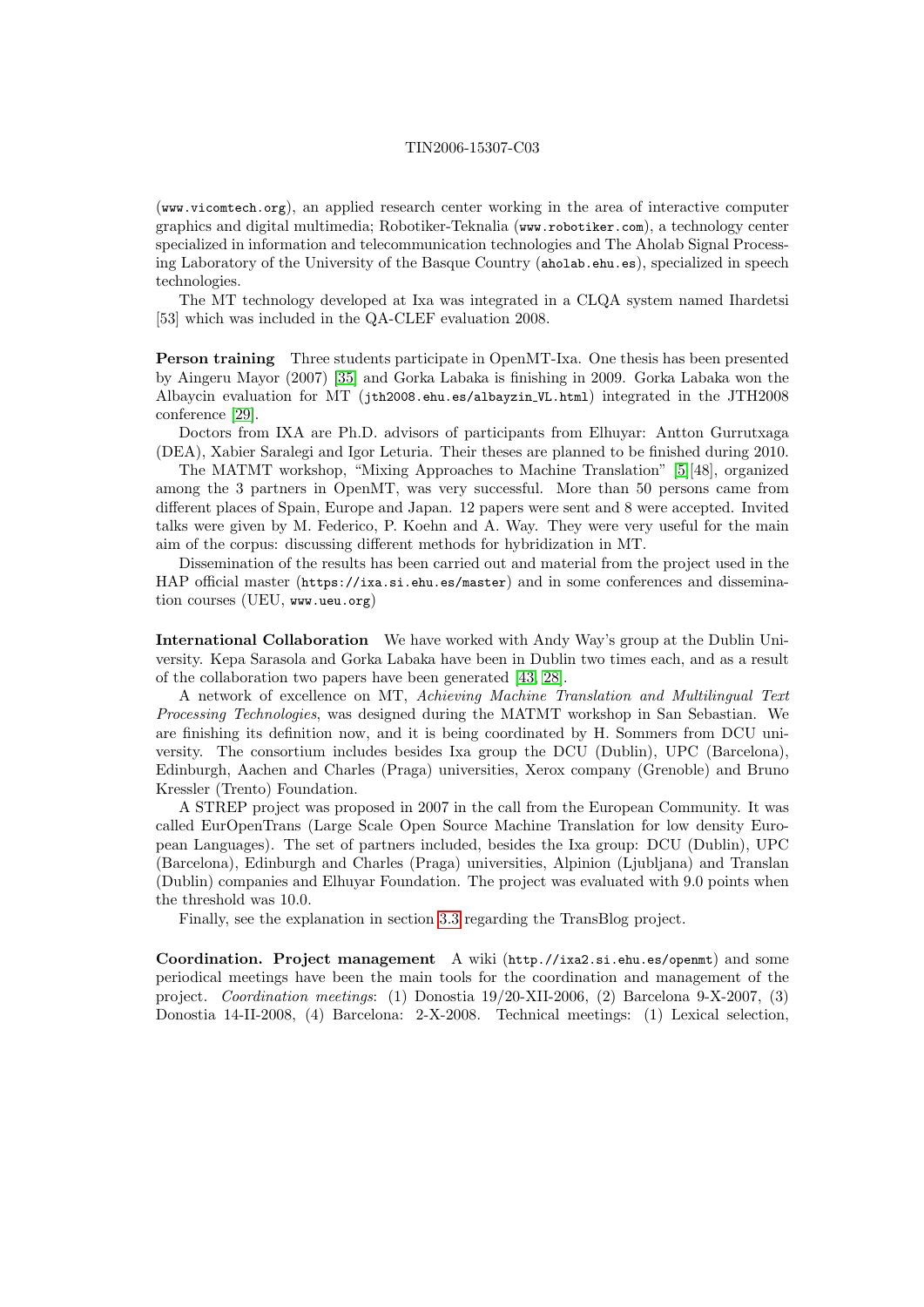Donostia 19-IV-2007; (2) Lexical selection, Barcelona 6-VII-2007, (3) MT-hybridization, Donostia 14-II-2008.

# 3.2 TALP(UPC)

Results, relevance and production Find below the list of goals of the subproject together with the associated production:

- 1. To improve and further develop some of the current linguistic analyzers for the MT task. As reported in Section [2.1,](#page-1-0) we have extensively achieved the objectives in this point. Related publications are [\[32,](#page-11-7) [33,](#page-11-4) [41,](#page-11-2) [42,](#page-11-5) [44,](#page-11-8) [45\]](#page-11-9). Regarding resources, we created the JointParser parser for joint analysis of syntactic and semantic dependencies. A web demo is freely available at [50]. We highlight the following two publications: [\[41\]](#page-11-2) is published in the Journal of Artificial Intelligence Research (JAIR), a high quality journal in the "Computer Science; Artificial Intelligence" area. The impact factor of the journal is 1.107 (SCI/SSCI). [\[45\]](#page-11-9) is published in the Annual Conference of the ACL, the most prestigious conference in the Computational Linguistics area.
- 2. Compilation and annotation of the test corpora for Catalan. Currently we count with a bilingual Spanish–Catalan corpus based on the bilingual 'El Periódico' newspaper. This corpus has been syntactically analyzed (POS, lemmatization and chunking).
- 3. To develop a flexible, efficient, and open source decoder for SMT. This line was abandoned because, by the time the project started, the Moses decoder became available (http://www.statmt.org/moses/). Moses is open source and flexible enough for our purposes.
- 4. Improvement of the current phrase-based SMT systems at UPC. As explained in section [2.2,](#page-2-0) we have improved the UPC basic SMT system in multiple directions. Related publications are: [\[18,](#page-10-5) [21,](#page-10-3) [20\]](#page-10-4). From those, we highlight: [\[21\]](#page-10-3), which is published in the joint ACL/COLING conference, one of the most prestigious conferences in the Computational Linguistics area; and [\[20\]](#page-10-4), which is published in the ACL Workshop for Statistical Machine Translation. This is a very active forum for specific Statistical MT research and is becoming the biggest workshop of the ACL conference.
- 5. To apply machine learning and WSD technologies for the construction of a semantic module expressing the translation preferences. As reported in section [2.5](#page-3-0) we have carried out extensive research around this point, with satisfactory results. Related publications are: [\[24,](#page-10-9) [23,](#page-10-8) [15,](#page-10-19) [14,](#page-10-11) [13\]](#page-10-10) Additional work has been performed on the integration of lexicalsemantic knowledge based into SMT [\[16\]](#page-10-12).

From all the above publications we want to highlight: [\[24\]](#page-10-9), a 50-page chapter in a MIT Press book on Machine Learning for SMT (NIPS series); and [\[23\]](#page-10-8), which is published in the aforementioned ACL Workshop on SMT.

6. To improve and test the IQMT framework. As explained in section [2.6](#page-4-0) the work developed in these framework has been very successful and covered all objectives. Related publications are: [\[9,](#page-10-20) [17,](#page-10-14) [19,](#page-10-13) [22,](#page-10-15) [25,](#page-10-16) [26,](#page-10-18) [27,](#page-10-17) [30\]](#page-11-11). Regarding resources, the complete IQMT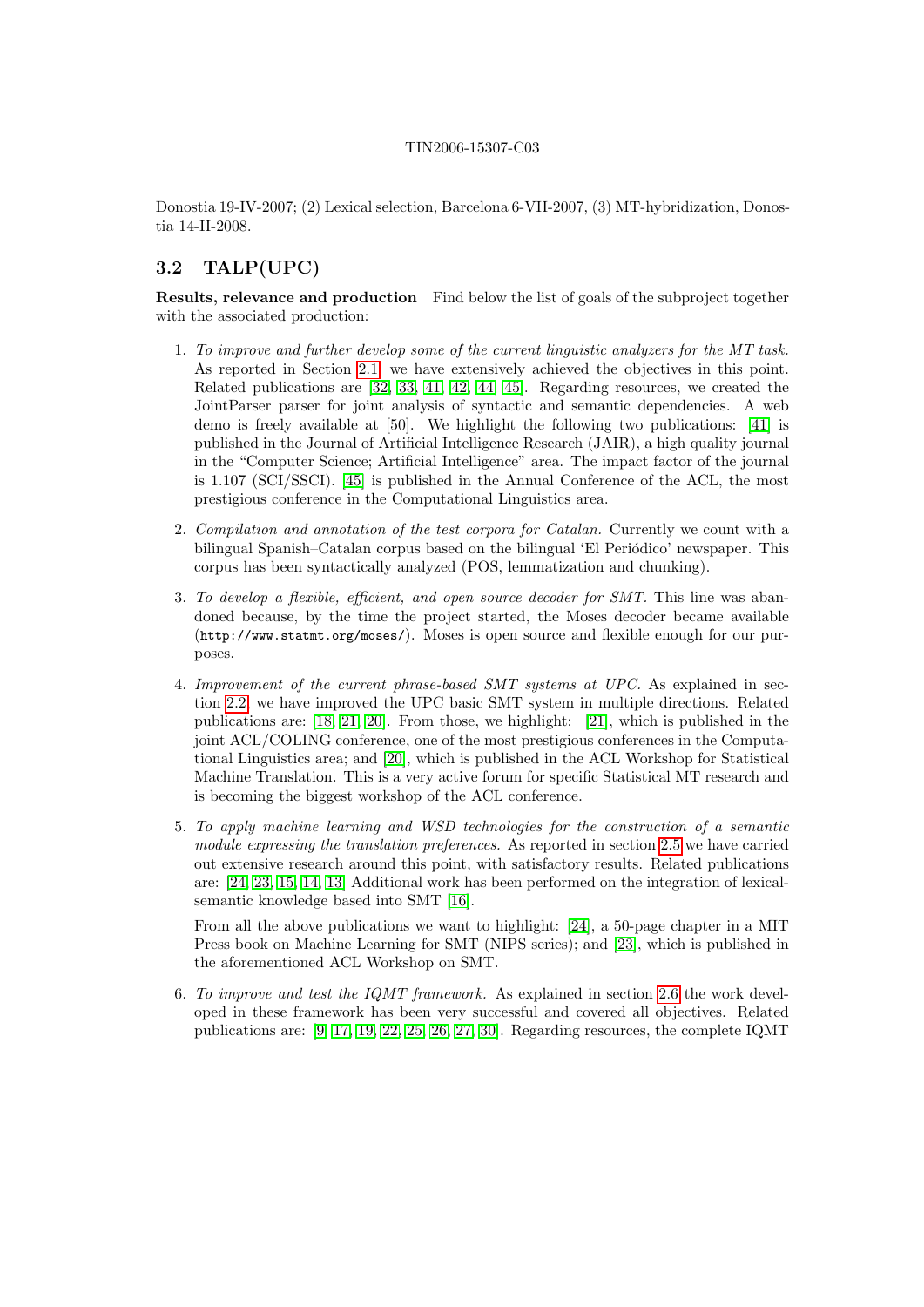software is freely available [49]. As for the quality of the publications, we highlight: [\[9\]](#page-10-20), published at the COLING-ACL conference; [\[27\]](#page-10-17), published at the IJCNLP conference (from the Asian Federation of Natural Language Processing); and [\[21,](#page-10-3) [25\]](#page-10-16), published at the ACL Workshop on MT. Moreover, the IQMT linguistic metrics and their combinations ranked among the best in the evaluation tasks conducted at the ACL Workshops on MT of 2007 and 2008.

Technology transfer See the explanation in section [3.1](#page-5-0) regarding the OpenTrad consortium.

**Person training** Three students have participated actively in the project: Jesús Giménez, who defended his PhD thesis in July 2008 [\[18\]](#page-10-5), and Cristina España and Xavier Lluís, who defended their Master Theses in February and September of 2008, respectively [\[13,](#page-10-10) [31\]](#page-11-15). Also, during 2008, Stefan Bott achieved a post-doc grant form the Catalan Government (Beatriu de  $Pin\acute{o}s$  program) for working with the UPC group in Machine Translation. Stefan Bott already joined the UPC team and he is actively working in topics related to the project.

International Collaboration See the explanation in section [3.1](#page-5-0) regarding the MATMT-2008 workshop, the STREP project proposal and the Network of Excellence proposal. Also, we have been in contact with Xavier Carreras from the MIT CSAIL laboratory. During 2008 Xavier Carreras won a postdoc position (Ramón y Cajal) and will join the UPC group in Spring to work on Machine Translation topics.

Project management See the corresponding description in section [3.1.](#page-5-0)

### <span id="page-8-0"></span>3.3 Elhuyar

Results, relevance and production The participation of Elhuyar is oriented towards three main areas: (1) Basic infrastructure for Machine Translation systems: resources and tools; (2) Evaluation; and (3) Exploitation and Dissemination

In the first area, the main goal was to provide the basic resources and tools that are necessary in complex MT systems: text resources, multilingual lexical resources, tools for the construction and management of corpora, and tools for the semiautomatic extraction of lexical and terminological resources. The objectives have been achieved [\[2,](#page-9-0) [38,](#page-11-0) [39\]](#page-11-1)[51]. As basic resources we have collected several parallel corpora for several domains that have been exploited for the development and improvement of the MT different paradigms: SMT, RBMT and EBMT. We've also developed a tool for managing and storing parallel corpora. A bilingual lexicon from the administrative–text domain was created making use of the terminology extractor Elexbi. Moreover, due to the scarcity of parallel corpora we have started to carry out some works on terminology extraction from comparable corpora. We have designed a methodology which achieves promising results.

In the area of evaluation, Elhuyar's mission is twofold: (1) to elaborate a reference corpus for the semiautomatic evaluation of MT systems on the following language pairs: Spanish– Basque, English–Basque, and English–Spanish.; (2) Elhuyar accomplishes the role of a thirdparty evaluator of the MT technology developend in the project. This work is programmed for the third year.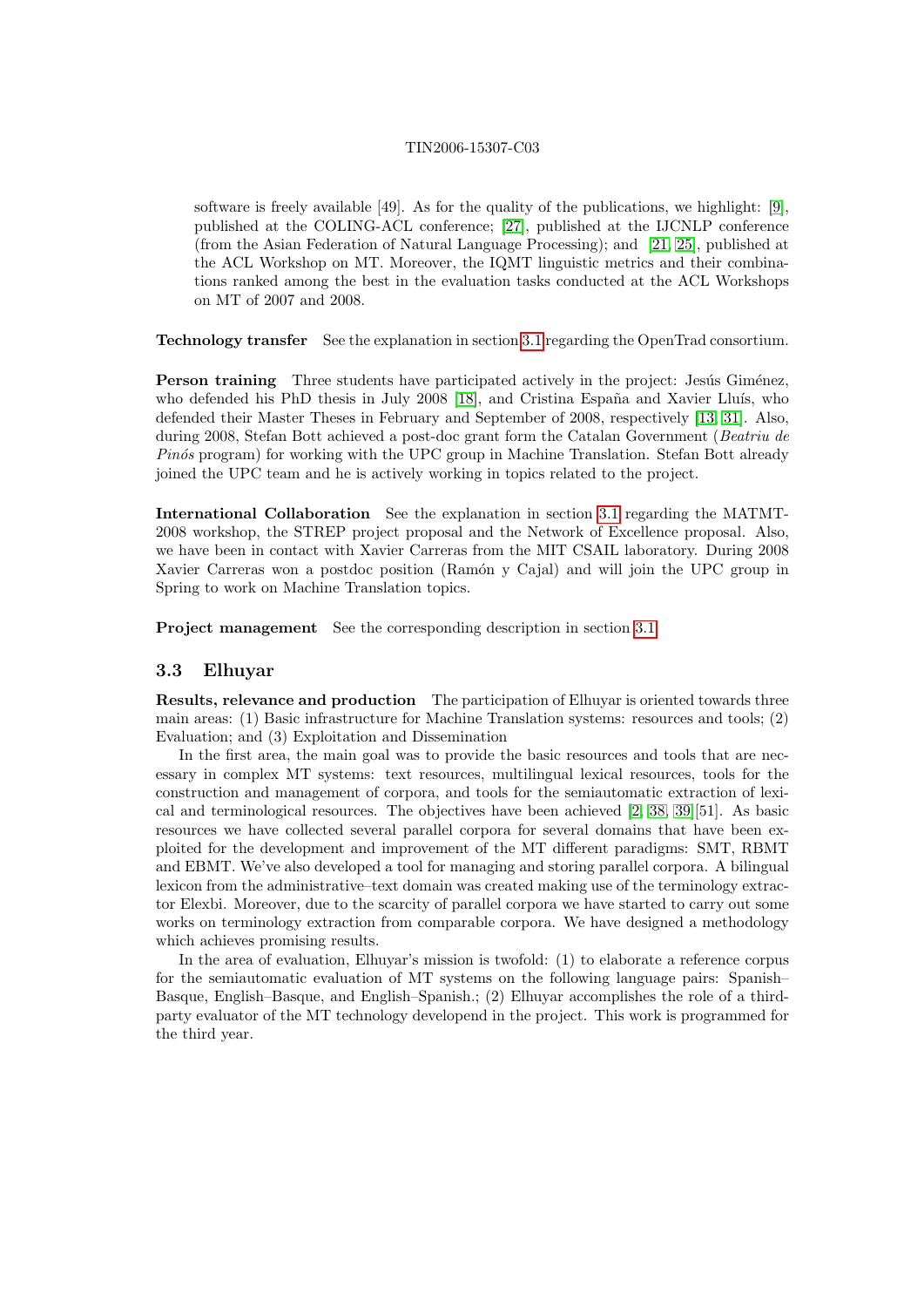As for exploitation and dissemination, Elhuyar's first goal is the integration of the MT systems developed by the working groups in a user-friendly prototype. Secondly, Elhuyar is in charge of disseminating:  $(1)$  the results of the project through a web site;  $(2)$  the collaboration in different media; (3) the organization of an international Workshop; and (4) Scientific and technical production.

The international scientific workshop was successfully organized (see MATMT-2008 in section [3.1\)](#page-5-0). The integration and dissemination work is planned for the third year.

Technology transfer See the explanation in section [3.1](#page-5-0) regarding the Anhitz project, the technology transfer to Eleka, and the application for major contract by the autonomous Basque Government.

Person training Two participants of the team (Xabier Saralegi and Igor Leturia) are currently finishing their official Masters. Another participant (Antton Gurrutxaga) obtained the PhD research diploma (DEA) an is currently finishing his research for the PhD thesis.

International Collaboration See the explanation in section [3.1](#page-5-0) regarding the MATMT-2008 workshop and the EurOpenTrans STREP project proposal.

Elhuyar plans to submit a project proposal (TransBlog) in the European Work Programme 2009-2010, Challenge 2 call. We have already set up the consortium, and at this moment we are working in the proposal which will include the application of technologies developed in OpenMT in a framework for translating and increasing visibility of Blogs.

Project management See the corresponding description in section [3.1.](#page-5-0)

# References

- <span id="page-9-4"></span>[1] E. Agirre, A. Díaz de Ilarraza, G. Labaka G. and K. Sarasola. Uso de información morfológica en el alineamiento Español-Euskara. In Proceedings of the 12th Annual Conference of the SEPLN (Sociedad Española para el Procesamiento del Lenguaje Natural), 2006.
- <span id="page-9-0"></span>[2] I. Alegria, A. Gurrutxaga, X. Saralegi, S. Ugartetxea. ELeXBI, A Basic Tool for Bilingual Term Extraction from Spanish-Basque Parallel Corpora. In Proceedings of the 12th EURALEX International Conference. Torino. 2006.
- <span id="page-9-2"></span>[3] I. Alegria, A. Díaz de Ilarraza, G. Labaka, M. Lersundi, A. Mayor and K. Sarasola. Transfer-based MT from Spanish into Basque: reusability, standardization and open source. In Proceedings of the CicLing-2007 Conference, LNAI Series 4394, 374–384, 2007.
- <span id="page-9-1"></span>[4] I. Alegria, X. Arregi, X. Artola, A. Díaz de Ilarraza, G. Labaka, M. Lersundi, A. Mayor and K. Sarasola. Strategies for sustainable MT for Basque: incremental design, reusability, standardization and open-source. In Proc. of the IJCNLP-08 Workshop on NLP for Less Privileged Languages, 59–64. Hyderabad, 2007.
- <span id="page-9-5"></span>[5] I. Alegria, L. Màrquez and K. Sarasola (editors). Mixing Approaches to Machine Translation, Proceedings of the MATMT-2008 Workshop. Euskal Herriko Unibertsitatea (ISBN 978-612-2224-7), 2008.
- <span id="page-9-3"></span>[6] I. Alegria, A. Casillas, A. Diaz de Ilarraza, J. Igartua, G. Labaka, M. Lersundi, A. Mayor and K. Sarasola. Spanish-to-Basque MultiEngine Machine Translation for a Restricted Domain. In Proceedings of the 8th Conference of the Association for Machine Translation in the Americas (AMTA-2008). Hawaii, USA, 2008.
- <span id="page-9-6"></span>[7] I. Alegria, A. D´ıaz de Ilarraza, G. Labaka, M. Lersundi and K. Sarasola. Itzulpen automatikoa: aukerak, arazoak eta erronkak. Bat Soziolinguistika, 66, 107–122, 2008.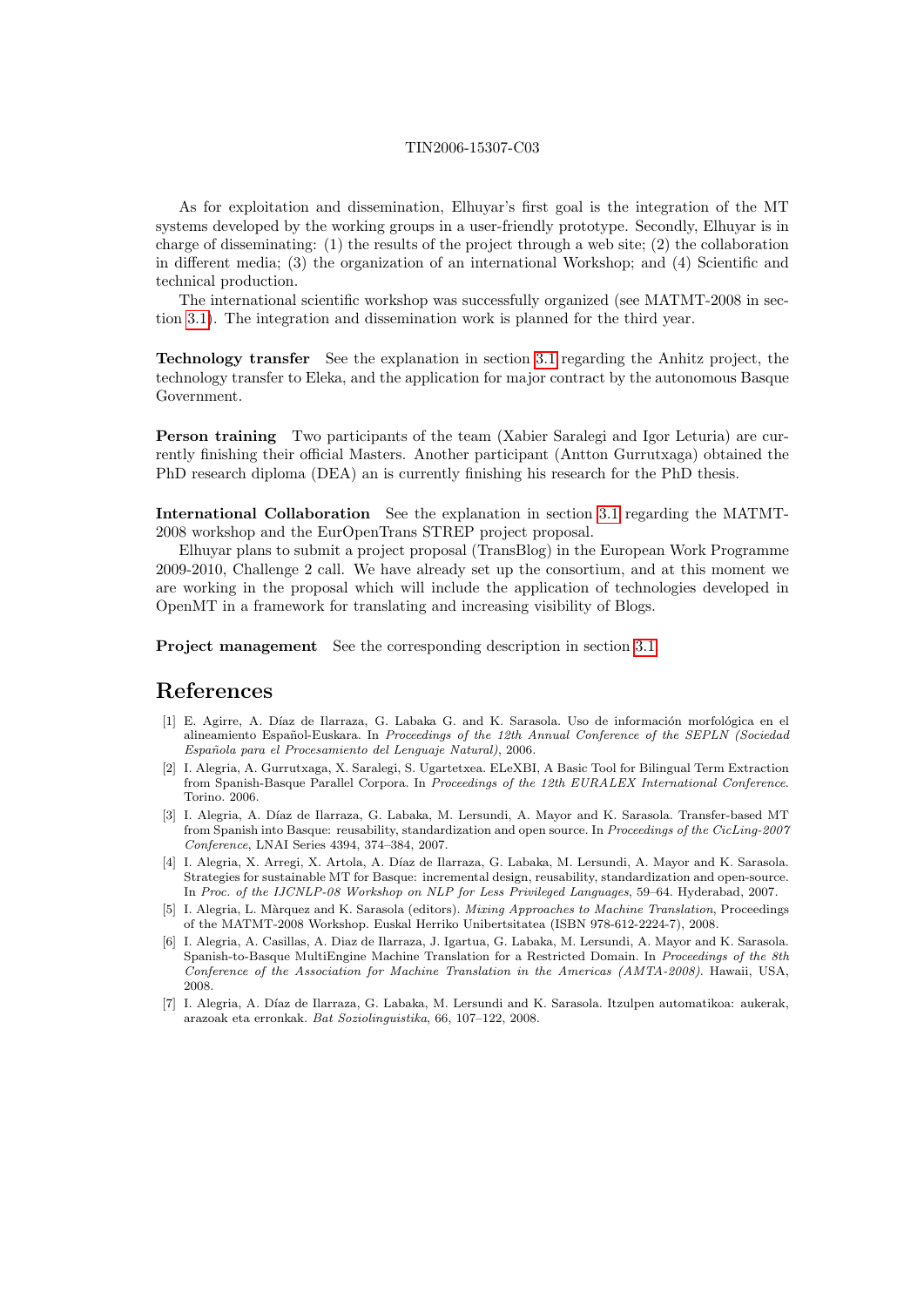- <span id="page-10-6"></span>[8] I. Alegria, A. D´ıaz de Ilarraza, J. Igartua, G. Labaka, B. Laskurain, M. Lersundi, A. Mayor, K. Sarasola, A. Casillas and X. Saralegi. Mixing Approaches to MT for Basque: Selecting the best output from RBMT, EBMT and SMT. In Proceedings of the MATMT2008 Workshop: Mixing Approaches to Machine Translation. Donostia-San Sebastian, 2008.
- <span id="page-10-20"></span>E. Amigó, J. Giménez, J. Gonzalo and L. Màrquez. MT Evaluation: Human–like vs. Human Acceptable. In Proceedings of the 21st International Conference on Computational Linguistics and 44th Annual Meeting of the Association for Computational Linguistics, COLING-ACL 2006, Sydney, Australia, 2006.
- <span id="page-10-0"></span>[10] A. Casillas, A. Díaz de Ilarraza, J. Igartua, R. Martinez and K. Sarasola. Compilation and Structuring of a Spanish-Basque Parallel Corpus. In Proc. of the LREC-2006, 2006.
- <span id="page-10-1"></span>[11] A. Díaz de Ilarraza, J. Igartua, K. Sarasola, A. Sologaistoa, A. Casillas and R. Martinez. Spanish-Basque Parallel Corpus Structure: Linguistic Annotations and Translation Units. In Proceedings of TSD 2007 Conference, Plzen, Czech Republic, 2007.
- <span id="page-10-7"></span>[12] A. D´ıaz de Ilarraza, G. Labaka and K. Sarasola. Statistical Post-Editing: A Valuable Method in Domain Adaptation of RBMT Systems. In Proceedings of the MATMT2008 Workshop: Mixing Approaches to Machine Translation, Donostia–San Sebastian, 2008.
- <span id="page-10-10"></span>[13] C. España–Bonet. A proposal for an Arabic-to-English SMT. Master Thesis, Universitat Politècnica de Catalunya (Artificial Intelligence Program), Barcelona, 2008.
- <span id="page-10-11"></span>[14] C. España–Bonet, G. Giménez and L. Màrquez. Discriminative Phrase-Based Models for Arabic Machine Translation. Submitted to the International Journal of Computer Processing of Languages, January 2009.
- <span id="page-10-19"></span>[15] C. España–Bonet, J. Giménez and L. Màrquez. The UPC-LSI Discriminative Phrase Selection System: NIST MT Evaluation 2008. In Proceedings of the 2008 NIST Open Machine Translation Evaluation Workshop, MT08, Washington, USA, 2008.
- <span id="page-10-12"></span>[16] M. García, J. Giménez and L. Màrquez. Enriching Statistical Translation Models using a Domainindependent Multilingual Lexical Knowledge Base. To appear in Proceedings of the CicLing-2009 Conference, Mexico City, Mexico, 2009.
- <span id="page-10-14"></span>[17] J. Giménez. IQMT: A Framework for Automatic Machine Translation Evaluation based on Human Likeness. Technical Report LSI-07-29-R, LSI, Universitat Politècnica de Catalunya, 2007.
- <span id="page-10-5"></span>[18] J. Giménez. Empirical Machine Translation and its Evaluation. Ph.D. Thesis, Universitat Politécnica de Catalunya, Barcelona, July, 2008.
- <span id="page-10-13"></span>[19] J. Giménez and E. Amigó. IQMT: A Framework for Automatic Machine Translation Evaluation. In Proc. of the LREC-2006. Genoa, 2006.
- <span id="page-10-4"></span>[20] J. Giménez and L. Màrquez. Low–cost Enrichment of Spanish WordNet with Automatically Translated Glosses: Combining General and Specialized Models. In Proc. of the 21st International Conference COLING-ACL 2006, Sydney, 2006.
- <span id="page-10-3"></span>[21] J. Giménez and L. Màrquez. The LDV–COMBO system for SMT. In Proceedings. of the First Workshop on Statistical Machine Translation, WMT 2006, New York, 2006.
- <span id="page-10-15"></span>[22] J. Gim´enez and L. M`arquez. Linguistic Features for Automatic Evaluation of Heterogeneous MT Systems. In Proceedings of the Second Workshop on Statistical Machine Translation, WMT 2007, Prague, Czech Republic, 2007.
- <span id="page-10-8"></span>[23] J. Giménez and L. Màrquez. Context–aware Discriminative Phrase Selection for Statistical Machine Translation. In Proceedings of the Second Workshop on Statistical Machine Translation, WMT 2007, Prague, Czech Republic, 2007.
- <span id="page-10-9"></span>[24] J. Gim´enez and L. M`arquez. Discriminative Phrase Selection for Statistical Machine Translation. In C. Goutte, N. Cancedda, M. Dymetman and G. Foster (eds.) Learning Machine Translation. NIPS Workshop Series, MIT Press, 2008.
- <span id="page-10-16"></span>[25] J. Giménez and L. Màrquez. A Smorgasbord of Features for Automatic MT Evaluation. In Proceedings of the Third Workshop on Statistical Machine Translation, WMT 2008, Columbus, Ohio, USA, 2008
- <span id="page-10-18"></span>J. Giménez and L. Màrquez. Towards Heterogeneous Automatic MT Error Analysis. In Proc. of the 6th International Conference on Language Resources and Evaluation, LREC 2008, Marrakech, Morocco, 2008.
- <span id="page-10-17"></span>[27] J. Giménez and L. Màrquez. Heterogeneous Automatic MT Evaluation Through Non-Parametric Metric Combinations. In Proceedings of the Third International Joint Conference on Natural Language Processing, IJCNLP 2008, Hyderabad, India, 2008.
- <span id="page-10-2"></span>[28] G. Labaka, N. Stroppa, A. Way and K. Sarasola. Comparing Rule-Based and Data-Driven Approaches to Spanish-to-Basque Machine Translation. In Proceedings of MT-Summit XI, Copenhagen, Denmark, 2007.